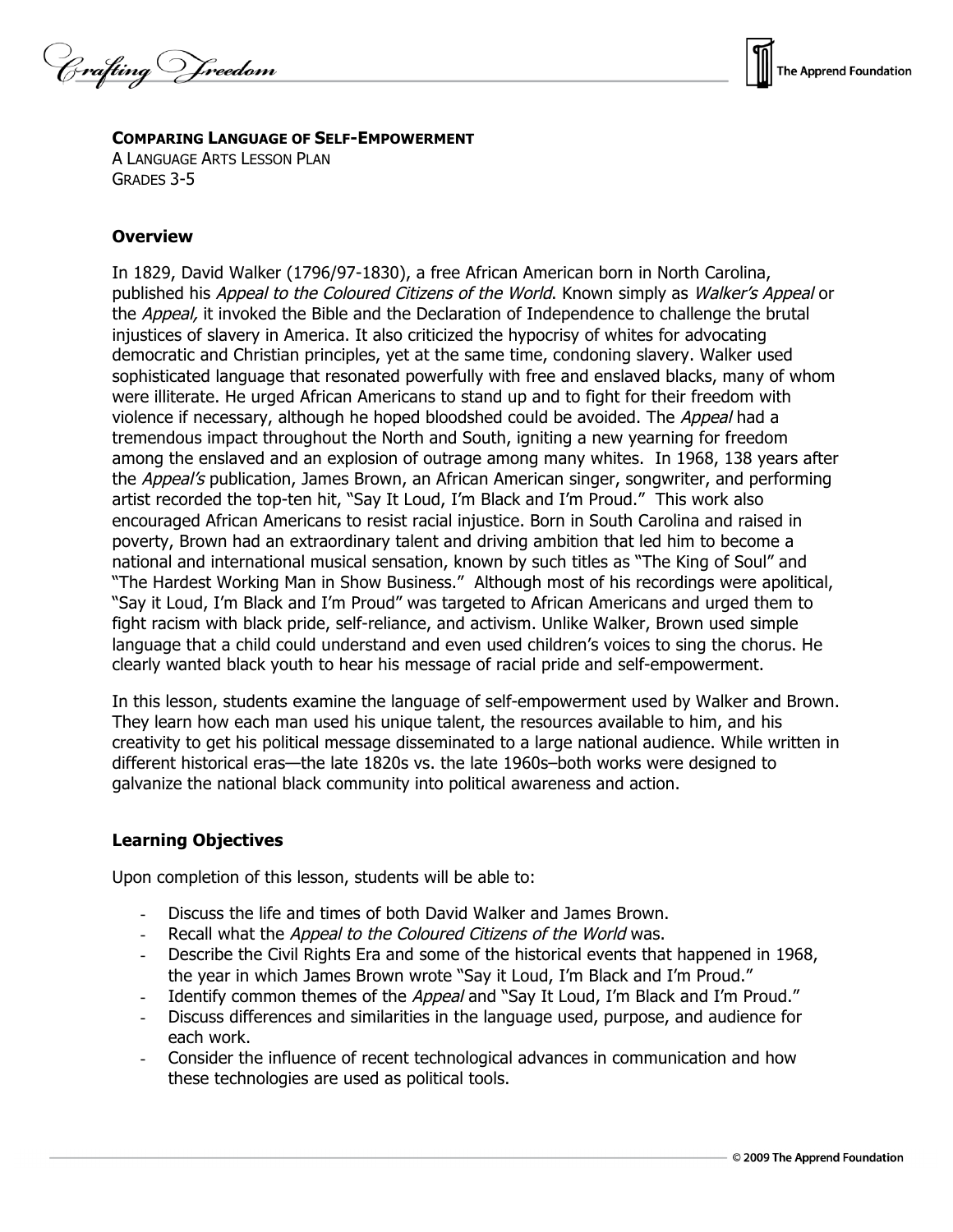# **Guiding Questions**

What can we learn about the struggle for racial equality from speeches, works of literature, songs, and other written materials produced in a given political era?

#### **Suggested Time**

2 class periods

#### **Preparing to Teach the Lesson**

- 1. Read and review Teacher Tool 1, a brief biography of David Walker.
- 2. Read and review Teacher Tool 2, a brief biography of James Brown.
- 3. View the short video, Excerpts from David Walker's Appeal to the Coloured Citizens of the World, and be prepared to show the video to your students.
- 4. Access the music for "Say it Loud, I'm Black and I'm Proud" available at:
	- http://www.lala.com/#song/432627043554446802
	- http://new.music.yahoo.com/james-brown/tracks/say-it-loud-im-black-and-improud-pt-1--482675

and be prepared to have your students listen to the song.

- 5. Review Teacher Tool 3, which provides an overview of the role of abolitionism in American politics and society from 1820 through the 1850s.
- 6. Review Teacher Tool 4, which provides an overview of the American civil rights movement from 1954 to 1968.
- 7. Review and print Student Handout 1, which provides an excerpt from David Walker's Appeal to the Coloured Citizens of the World. The full text of the Appeal is available at http://docsouth.unc.edu/nc/walker/walker.html.
- 8. Review and print Student Handout 2, which provides the lyrics for James Brown's "Say it Loud, I'm Black and I'm Proud."
- 9. Review and print Student Handout 3, a blank Venn diagram that students will use to complete their final assignment.

### **Teaching the Lesson (Suggested Steps)**

- 1. Ask the students if they talk differently with their friends than with teachers and parents? Do they put time and thought into being persuasive when the topic or the listener is important to them? Ask students for additional examples. Explain to students that when they do this, they are changing their communication in order to reach different audiences.
- 2. Using the information in Teacher Tool 3, provide students with a brief introductory overview of the origins of the abolition movement and its influence on politics, society, and the emerging crisis from 1820 through the 1850s.
- 3. Show the short video, Excerpts from David Walker's Appeal to the Coloured Citizens of the World, which includes a performance of some words extracted from the Appeal.
- 4. Using the information in Teacher Tool 1, provide students with a brief overview of the life of David Walker and his Appeal to the Coloured Citizens of the World.
- 5. Provide students a copy of Student Handout 1, an excerpt of his Appeal. Read the excerpt aloud to the students.